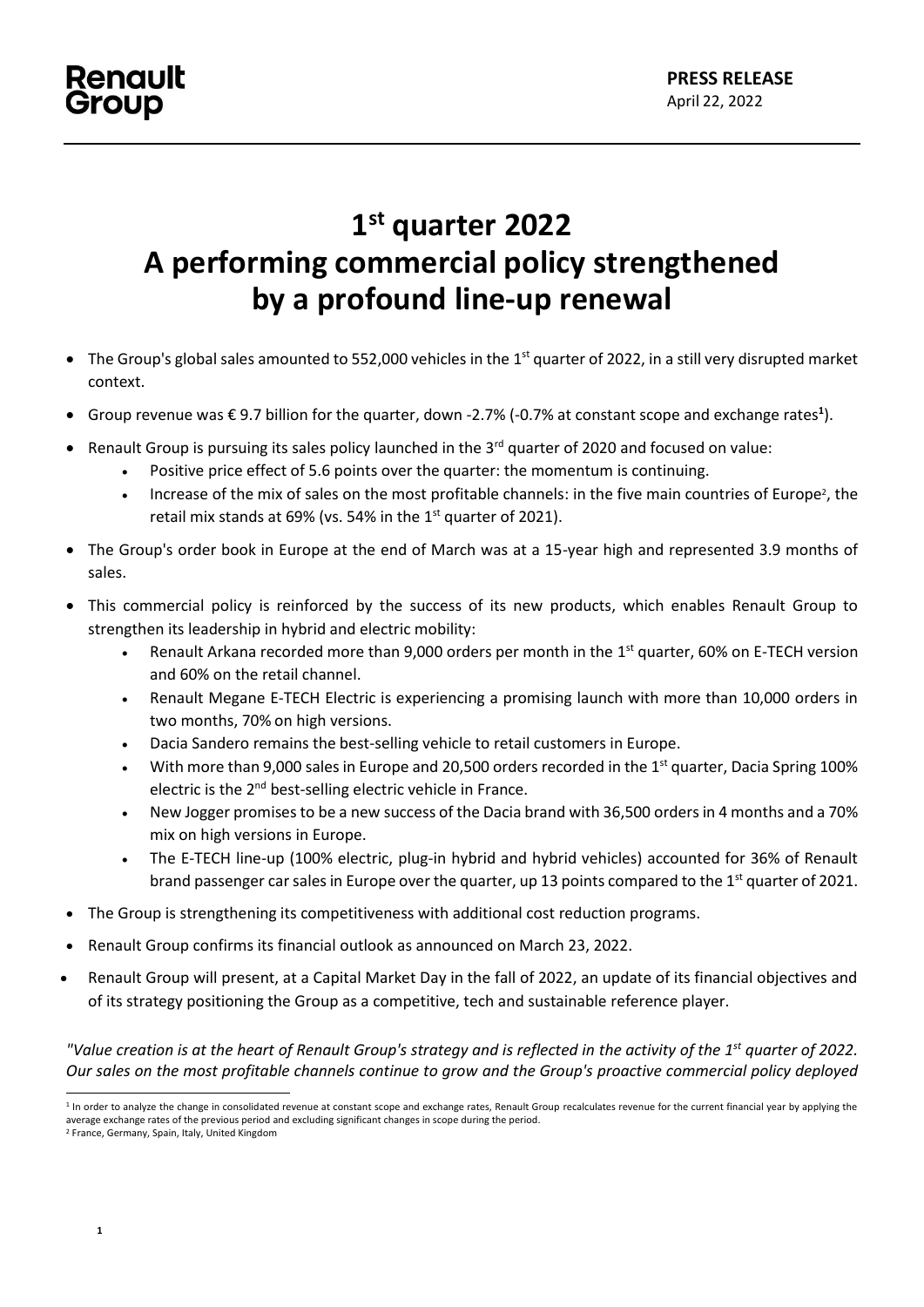# **Renault** Group

*since mid-2020 is bearing fruit. In addition, the E-TECH line-up is becoming more and more successful. The order book, at a record level, is strengthening and benefiting from our promising and competitive line-up of new vehicles.*

*In a market environment severely disrupted by the conflict in Ukraine, the semiconductor crisis and inflation, Renault Group is continuing its recovery and accelerating the implementation of its strategy."* said **Thierry Piéton, Chief Financial Officer of Renault Group**

Boulogne-Billancourt, April 22, 2022

### **COMMERCIAL RESULTS: FIRST QUARTER HIGHLIGHTS**

**Renault Group**, in a context disrupted by the semiconductor crisis and the conflict in Ukraine, sold 552,000 vehicles in the first quarter of 2022, down -17.1% compared to the  $1<sup>st</sup>$  quarter of 2021.

**Renault Group** is pursuing its sales policy focused on value creation, which is leading to an increase of the mix in the most profitable channels. Of the five main European countries (France, Germany, Spain, Italy, United Kingdom), the retail mix represents 69% compared to 54% in the  $1<sup>st</sup>$  quarter of 2021.

The **Renault brand** strengthens its leading position in Europe in the electrified market with the E-TECH line-up, which represents 36% of its passenger car sales, up 13 points versus the  $1<sup>st</sup>$  quarter of 2021, in an electrified market at 29% (+8 pts vs 2021). The line-up of hybrids (HEV and PHEV), consisting of Renault Clio, Renault Captur, Renault Arkana and Renault Megane, is up 40% compared to the 1<sup>st</sup> quarter of 2021. Thus, Renault confirms its position as a reference player in electric and hybrid mobility.

The renewal of the **Dacia** line-up is a success, driven in particular by New Sandero, which remains the best-selling vehicle to retail customers in Europe and by Duster which has reached 2 million sales since its launch. The 100% electric Dacia Spring posted more than 9,000 sales in Europe in the 1<sup>st</sup> quarter and is the 2<sup>nd</sup> best-selling electric vehicle in France.

**Alpine**'s activity is driven, since the beginning of the year, by the launch of the new range of its iconic A110 and records a 67% sales increase in the quarter.

The Group's order book in Europe, already at a record level at the end of 2021, continues to grow, and reaches 3.9 months of sales as of March 31, 2022. New Spring recorded 20,500 orders in the  $1<sup>st</sup>$  quarter and New Jogger promises to be a new success for the Dacia brand with a strong order book (36,500 orders in 4 months, with a 70% mix on high versions in Europe). As for the Megane E-TECH Electric, it already has more than 10,000 orders in two months, 70% on high versions. The first deliveries of Megane E-TECH Electric will be in May for France and in June for the main European markets.

### **FIRST QUARTER REVENUE**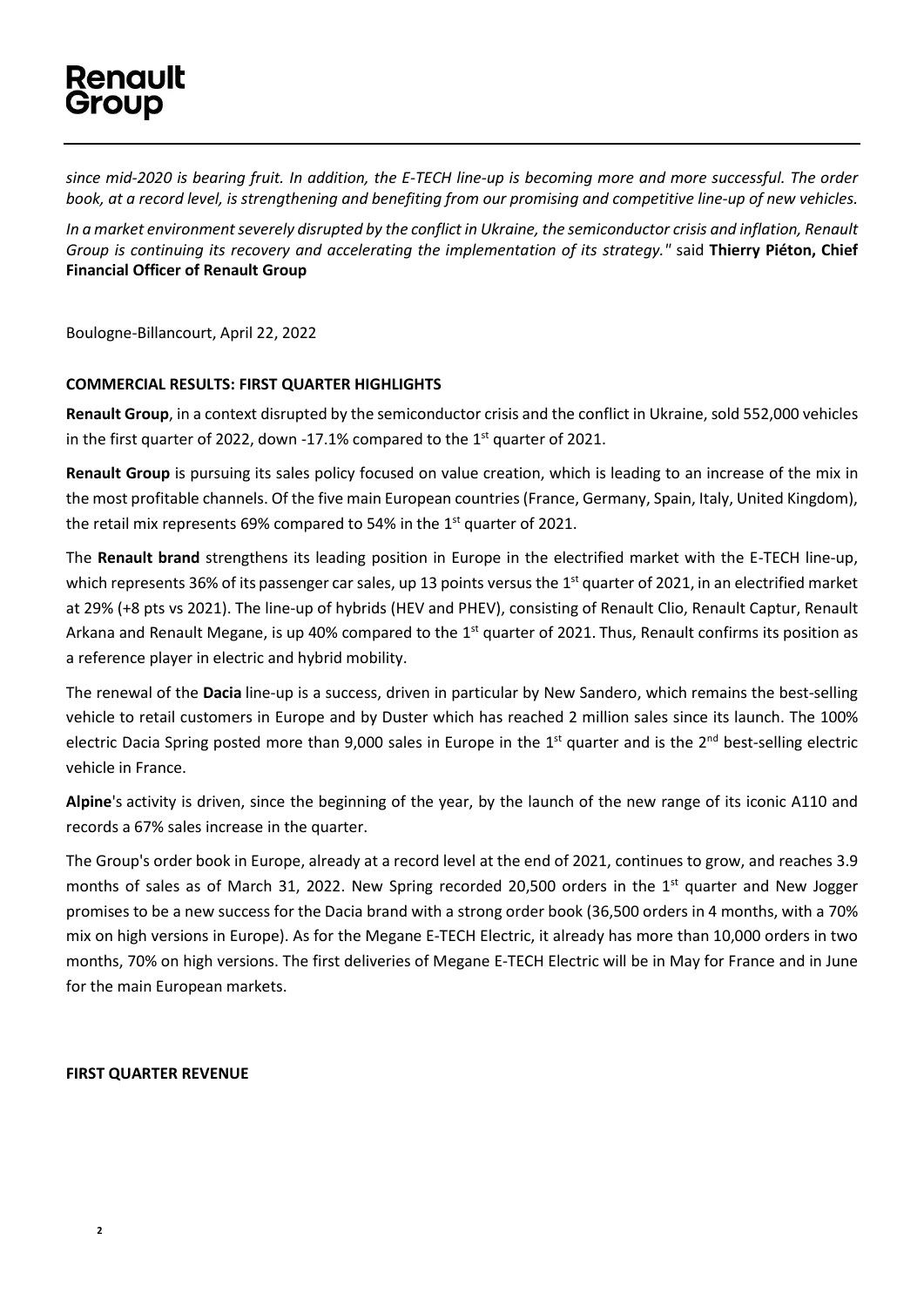In the 1 st quarter of 2022, the **Group's revenue** amounted to €9.7 billion, down -2.7% compared to last year. At constant scope and exchange rates<sup>3</sup>, the decrease was -0.7%.

**AVTOVAZ and Renault Russia's revenue** was €0.9 billion, down -15.7% over the period, as activity was strongly impacted from February, 24th by the conflict in Ukraine. AVTOVAZ's contribution amounted to €527 million, a decrease of -23.1%. Renault Russia's revenue amounted to €367 million, down only -2.1% due to destocking operations and price increases.

Excluding the activities of AVTOVAZ and Renault Russia, the **Group's revenue** was €8.9 billion, down -1.1% and **Automotive revenue** was €8.1 billion, down -1.0%. This variation is primarily due to the following:

The exchange rate effects, negative at -0.9 points, are mainly due to the devaluation of the Turkish Lira and to a lesser extent of the Argentine Peso.

The volume effect of -8.9 points is mainly explained by the decline in the automotive market in Europe related to the shortage of semiconductors, particularly affecting Renault brand's sales, Dacia being less exposed to the most affected suppliers.

The price effect, positive by +5.6 points, reflects the continuation of our policy focusing on value over volume as well as price increases to offset cost inflation and the devaluation of some currencies (Turkish Lira and Argentine Peso).

The product mix effect of +2.2 points reflects the launch of Jogger in this quarter and the success of Arkana launched in the second quarter of 2021.

The impact of sales to partners was negative by -2.8 points. It is mainly the result of the decrease in production of diesel engines and vehicles for our partners, in particular linked to the end of the Master contract for Opel and Trafic for Fiat at the end of 2021.

The "other" effect showed a positive contribution of +3.4 points, notably related to the restatement of sales with buy-back commitment, which are decreasing compared to the 1<sup>st</sup> quarter of 2021 and supported by the performance of the parts and accessories activity and Renault Retail Group.

**Mobility Services** contributed €8 million to the 1<sup>st</sup> quarter revenue.

**Sales Financing** (RCI Bank & Services) posted revenue of €737 million in the first quarter, down -2.9% compared to the first quarter of 2021, in line with average performing assets (€43.7 billion), which was down -4.7% compared to the same period in 2021. This decrease is due to the impact of the Group's dealership inventory optimization strategy.

 $^3$  In order to analyze the change in consolidated revenue at constant scope and exchange rates, Renault Group recalculates revenue for the current financial year by applying the average exchange rates of the previous period and excluding significant changes in scope during the period.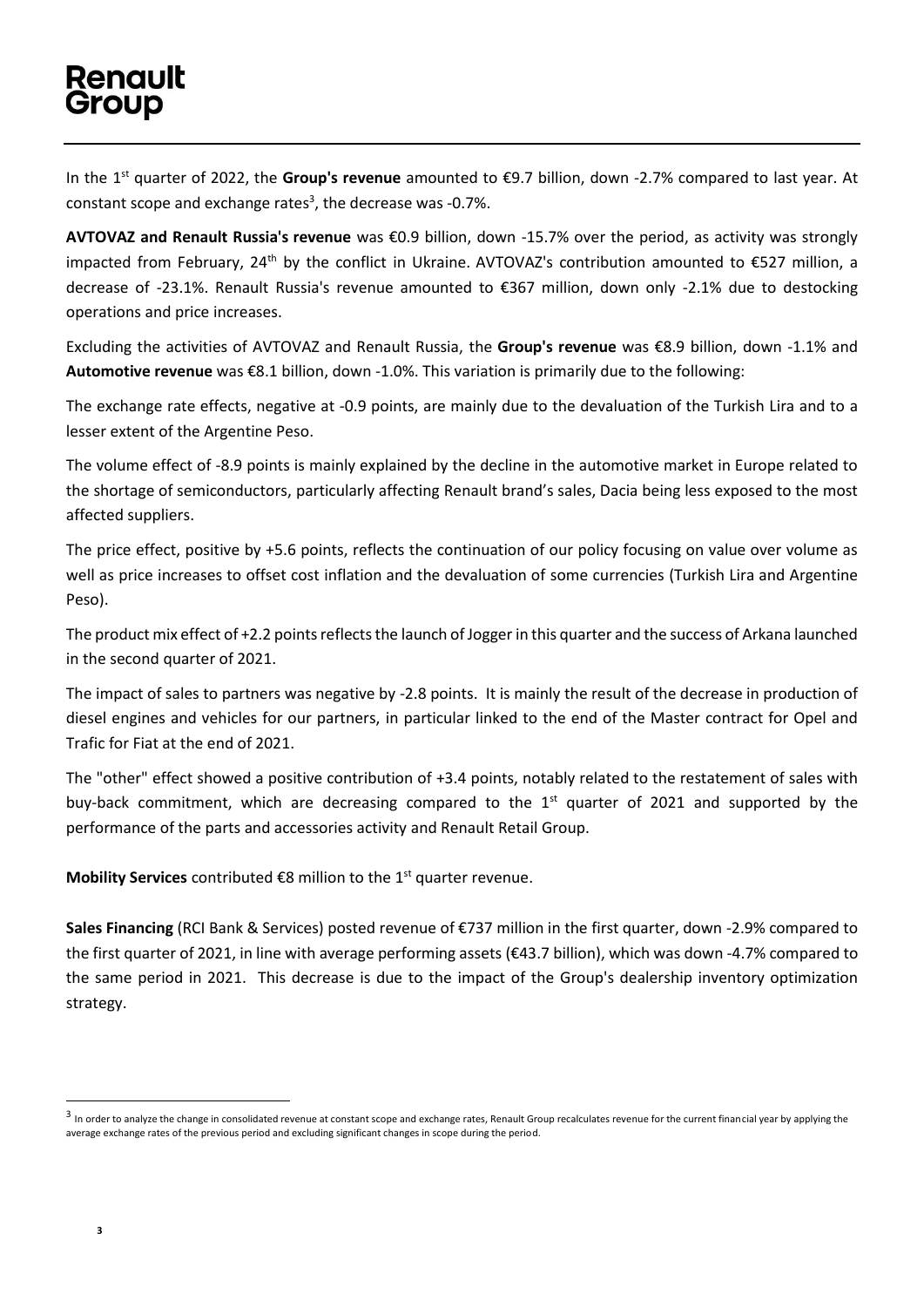# Renault Group

**4**

The retail business recorded an increase in new financing of 5.4%. The average amount financed on new contracts is increasing and partially offsets the -9.7% decrease in the number of new contracts related to the decline of Group's registrations.

As of March 31, 2022, **total inventories** (including the independent network) represent 336,000 vehicles (63 days backward sales), compared to 487,000 vehicles at the end of March 2021 and are stable compared to December 31, 2021.

### Perspectives & Strategy

On March 23, 2022, Renault Group announced:

- the suspension of the activities in its manufacturing plant in Moscow and the assessment of the available options regarding its stake in AVTOVAZ while acting responsibly towards its 45,000 employees in Russia,
- updating its financial outlook for 2022 as a result of these decisions with:
	- o a Group operating margin of around 3%;
	- o a positive automotive operational free cash flow.

The market environment remains impacted by the semiconductor crisis. The Group confirms a total 2022 production loss estimated at 300,000 vehicles, mainly in the 1<sup>st</sup> half of the year.

In a context of strong cost inflation, the Group is pursuing its commercial policy focused on value and strengthening its competitiveness with additional cost reduction programs.

As indicated during the presentation of its FY 2021 results on February 18, 2022, the Group confirms to be ahead of its mid-term Renaulution objectives and is accelerating the implementation of its strategic plan.

Renault Group will present, at a Capital Market Day in the fall of 2022, an update of its financial objectives and of its strategy positioning the Group as a competitive, tech and sustainable reference player.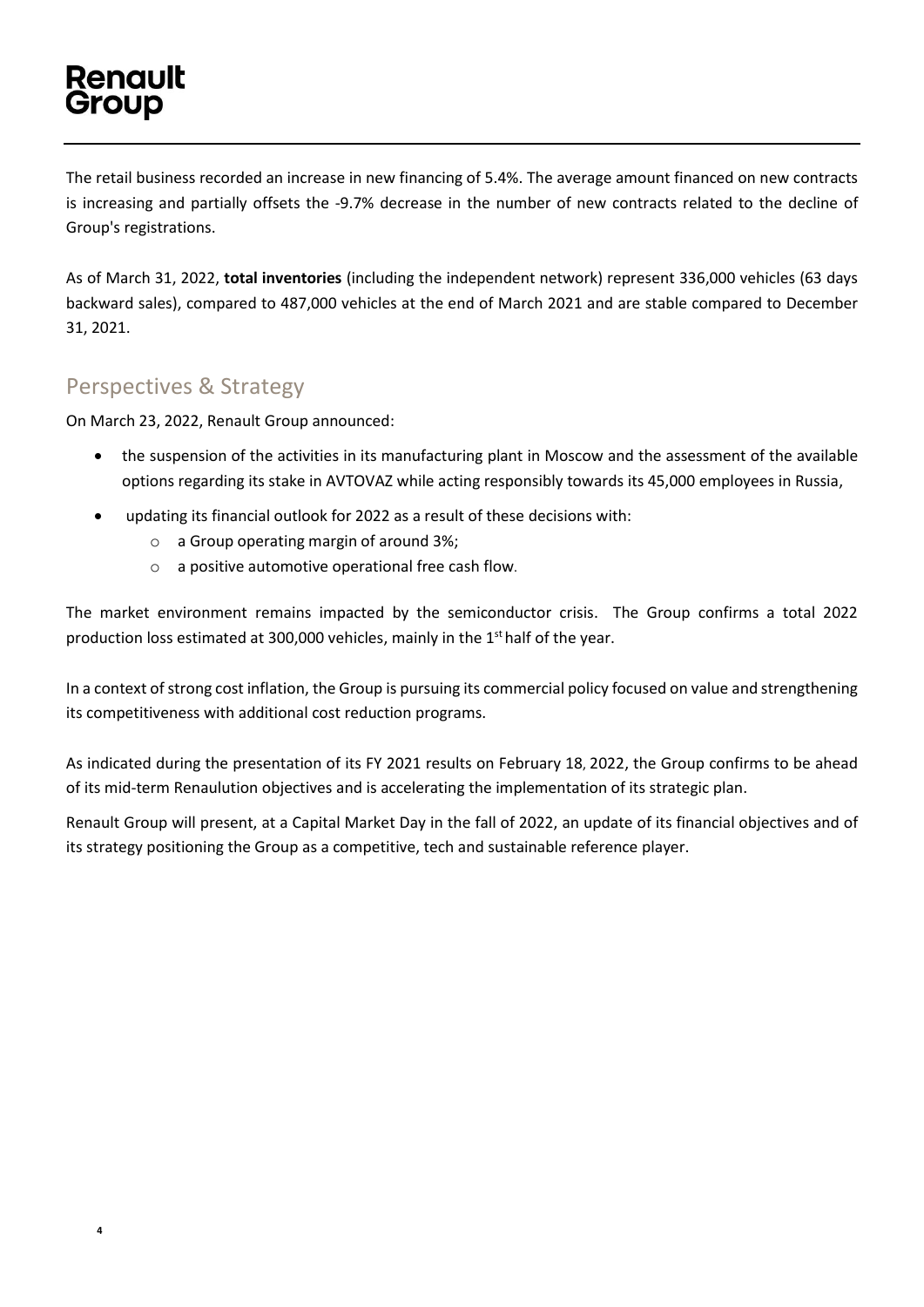## Renault Group's consolidated revenue

| (In million euros)           | 2021   | 2022  | Change<br>2022/2021 |
|------------------------------|--------|-------|---------------------|
| $1st$ quarter                |        |       |                     |
| Automotive excluding AVTOVAZ | 8,566  | 8,476 | $-1.1%$             |
| Of which Renault Russia      | 375    | 367   | $-2.1%$             |
| <b>AVTOVAZ</b>               | 685    | 527   | $-23.1%$            |
| Mobility services            | 5      | 8     | $+60.0%$            |
| Sales financing              | 759    | 737   | $-2.9%$             |
| <b>Total</b>                 | 10,015 | 9,748 | $-2.7%$             |

## Renault Group's top 15 markets at the end of March 2022

|                |                               | Volumes <sup>(1)</sup> | PC+ LCV market<br>share |
|----------------|-------------------------------|------------------------|-------------------------|
|                | Year to Date March 2022       | (in units)             | (%)                     |
| $\mathbf{1}$   | <b>FRANCE</b>                 | 104,145                | 22.8                    |
| $\overline{2}$ | <b>RUSSIA</b>                 | 75,104                 | 27.1                    |
| 3              | <b>ITALY</b>                  | 38,918                 | 9.9                     |
| 4              | <b>GERMANY</b>                | 37,382                 | 5.5                     |
| 5              | <b>TURKEY</b>                 | 29,648                 | 19.5                    |
| 6              | <b>BRAZIL</b>                 | 26,048                 | 7.0                     |
| 7              | <b>INDIA</b>                  | 23,205                 | 2.2                     |
| 8              | <b>MOROCCO</b>                | 16,502                 | 39.9                    |
| 9              | <b>SPAIN + CANARY ISLANDS</b> | 16,179                 | 8.5                     |
| 10             | <b>UNITED KINGDOM</b>         | 15,835                 | 3.2                     |
| 11             | <b>BELGIUM + LUXEMBOURG</b>   | 13,749                 | 10.4                    |
| 12             | <b>SOUTH KOREA</b>            | 12,659                 | 3.5                     |
| 13             | <b>POLAND</b>                 | 12,587                 | 10.7                    |
| 14             | <b>ARGENTINA</b>              | 10,218                 | 10.2                    |
| 15             | COLOMBIA                      | 10,031                 | 19.4                    |

(1) Sales excluding Twizy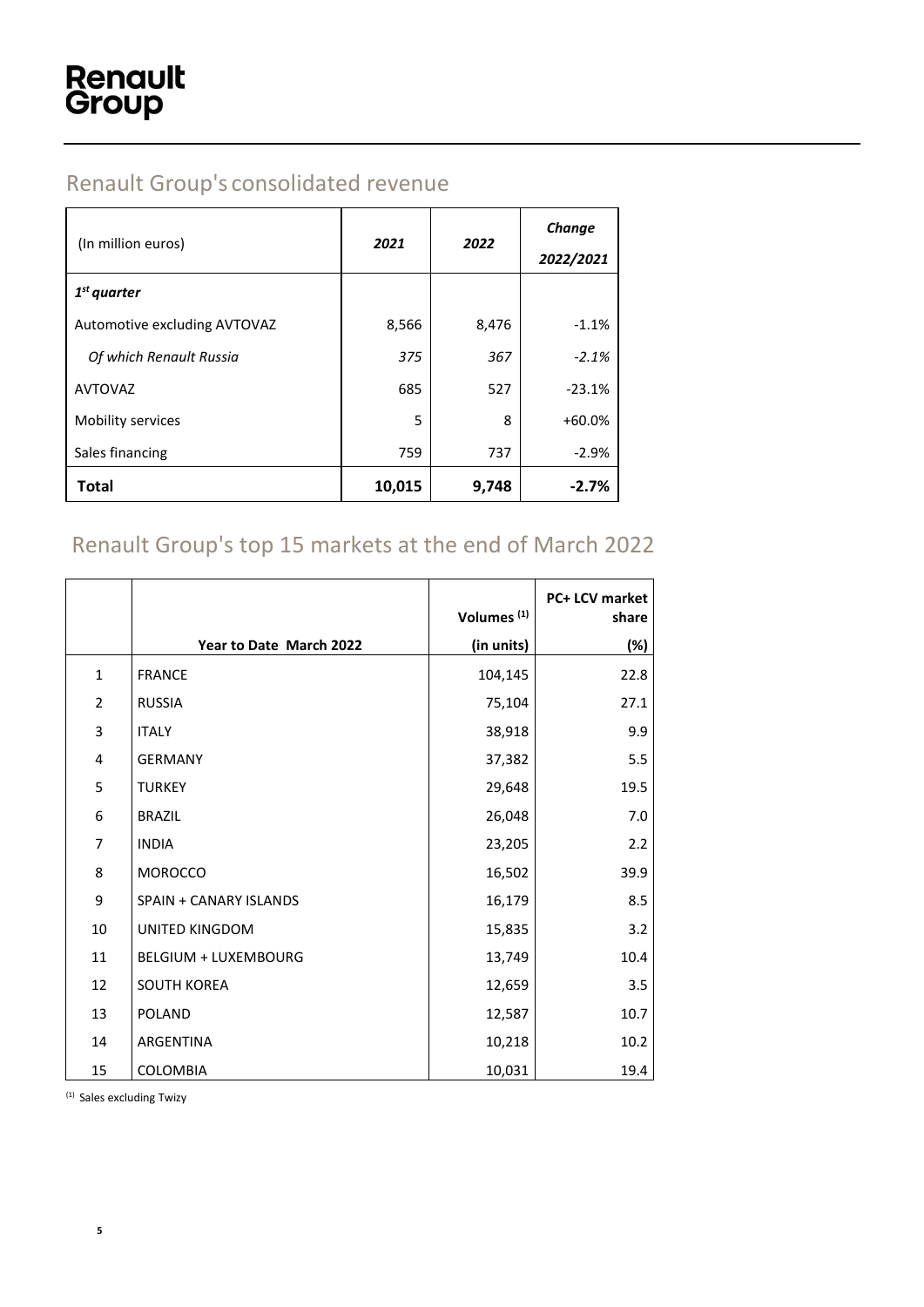## Total Renault Group PC + LCV sales by brand

|                                | $1st$ quarter |         |             |
|--------------------------------|---------------|---------|-------------|
|                                | 2021          | 2022    | Change<br>% |
| <b>RENAULT</b>                 |               |         |             |
| PC                             | 337,661       | 279,185 | $-17.3$     |
| LCV                            | 96,485        | 69,547  | $-27.9$     |
| $PC + LCV*$                    | 434,146       | 348,732 | $-19.7$     |
| Of which Renault Russia        | 30,364        | 22,392  | $-26.3$     |
| <b>RENAULT KOREA MOTORS</b>    |               |         |             |
| PC                             | 12,227        | 12,032  | $-1.6$      |
| <b>DACIA</b>                   |               |         |             |
| PC                             | 109,837       | 126,443 | 15.1        |
| LCV                            | 11,055        | 1,472   | $-86.7$     |
| PC + LCV                       | 120,892       | 127,915 | 5.8         |
| <b>LADA</b>                    |               |         |             |
| PC                             | 88,381        | 57,832  | $-34.6$     |
| LCV                            | 2,268         | 2,776   | 22.4        |
| PC + LCV                       | 90,649        | 60,608  | $-33.1$     |
| <b>ALPINE</b>                  |               |         |             |
| PC                             | 424           | 709     | 67.2        |
| <b>JINBEI&amp;HUASONG</b>      |               |         |             |
| PC                             | 22            |         | $-100.0$    |
| LCV                            | 6,407         |         | $-100.0$    |
| PC + LCV                       | 6,429         |         | $-100.0$    |
| <b>EVEASY</b>                  |               |         |             |
| PC                             | 479           | 1,737   | 262.6       |
| <b>RENAULT GROUP</b>           |               |         |             |
| PC                             | 549,031       | 477,938 | $-12.9$     |
| LCV                            | 116,215       | 73,795  | $-36.5$     |
| PC + LCV                       | 665,246       | 551,733 | $-17.1$     |
| Of which Renault Russia + LADA | 121,013       | 83,000  | $-31.4$     |